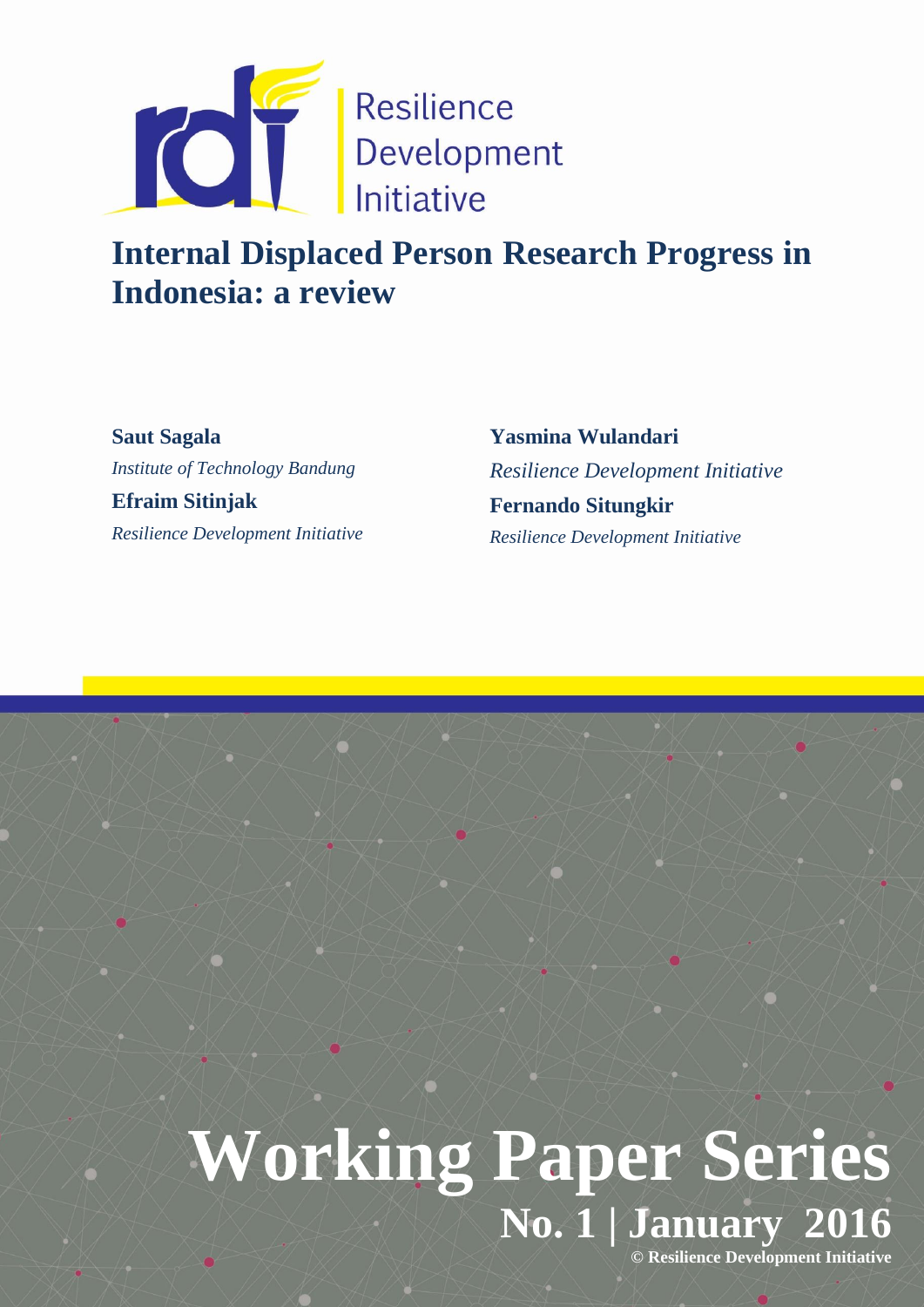**WP No** : 89.10/I1.C10/KU/2016.

**Date** : January, 2016

 $\ddot{\phantom{0}}$ 



Resilience Development Initiative (RDI) is a think tank initiative based in Bandung, Indonesia that focuses on environmental change and sustainable development. RDI contributes to the body of knowledge on sustainable development research studies in Indonesia and South East Asian Region.

RDI Working Paper Series is published electronically by RDI.

The views expressed in each working paper are those of the author or authors of the paper. They do not necessarily represent the views of RDI or its editorial committee.

# **Editorial Team:**

Elisabeth Rianawati

Dr. Saut Sagala

# **Contact:**

**Address:** Jalan Imperial II No. 52, Bandung 40135 Jawa Barat – INDONESIA **Phone**: +62 22 2536574 **Email**: rdi@rdi.or.id **Website:** www.rdi.or.id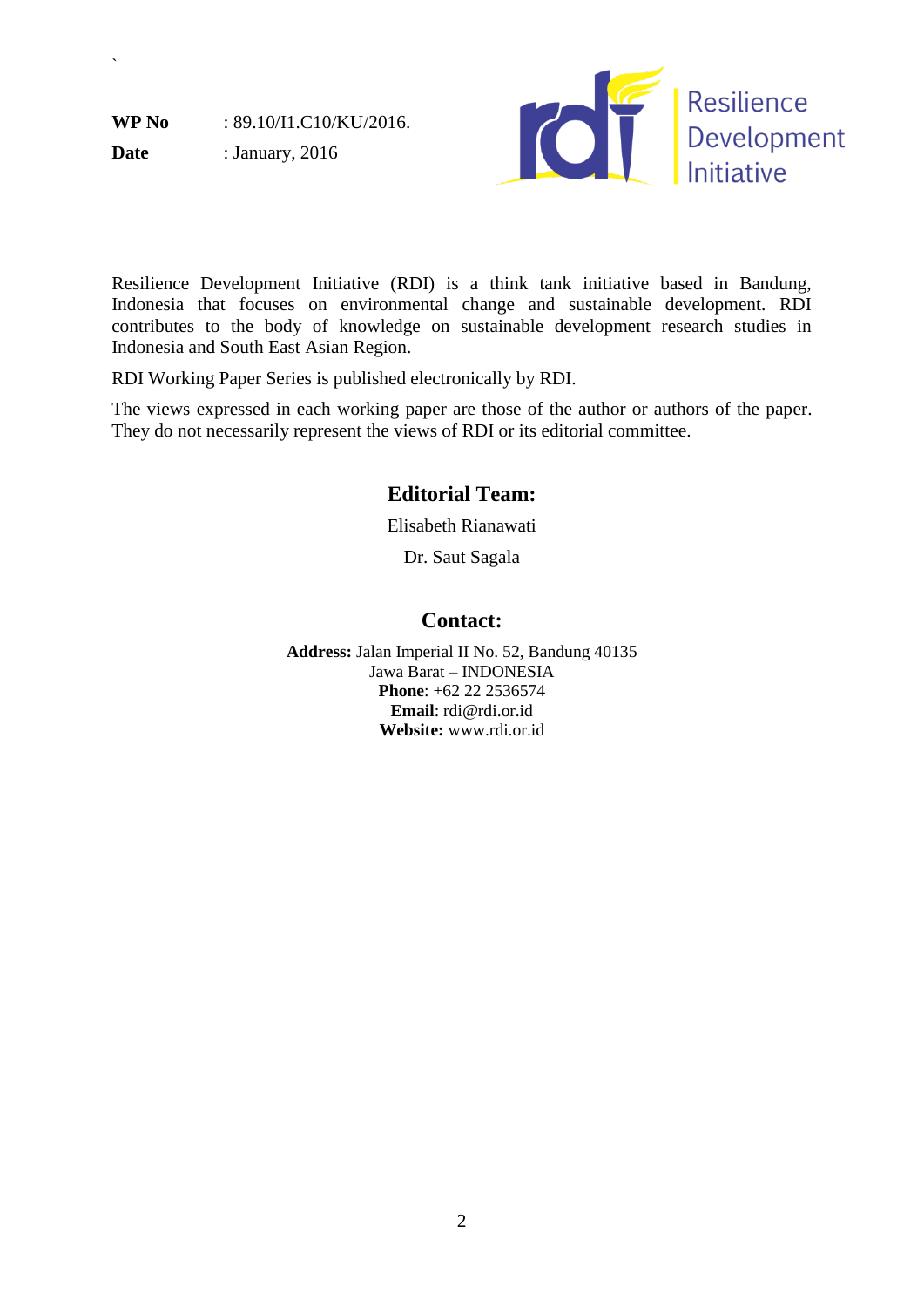## **Internally Displaced Person Research Progress in Indonesia: a review**

**Saut Sagala<sup>1</sup> , Yasmina Wulandari<sup>2</sup> , Efraim Sitinjak2,3, Fernando Situngkir2.4**

 *Institute of Technology Bandung, Indonesia Resilience Development Initiative, Indonesia World Vision, Indonesia 4 World Bank, Indonesia*

#### **Abstract**

`

*Many factors can cause displacement within a country or be conceptualized as internally displaced. IDP can arise from disasters, development and social conflict in a region. As a country prone to diverse disasters, Indonesia has witnessed many internally displaced persons (IDPs). Similarly, some developments in Indonesia have also caused IDPs. This study aims to lay out the current issues on IDP in Indonesia. IDP is an important issue as without staging a proper intervention, the vulnerability of IDP may increase and expose them to further risks. The method used in this study is a descriptive qualitative approach. Qualitative literature was then classified using tabulation and simple maps. The qualitative research used a meta-analysis of a range of estimates across time periods, backgrounds, locations as well as findings. This study finds there are major problems in handling IDPs in Indonesia such as access to resources, welfare, security, management, coordination and repatriation. Studies of IDPs in Indonesia are primarily driven by conflict. This is proven by the number of IDP studies which have increased after conflict outbreaks in 2000.*

**Keywords***: disaster; conflict; IDP; review*

#### **1. Introduction**

Indonesia has witnessed many internally displaced persons (IDP) which are caused by disasters, such as tsunamis, volcanic eruptions, floods, earthquakes, and by development such as resettlement, relocation and eviction. Internally Displaced Persons or IDP are considered to be one of the most vulnerable groups in the world (UNHCR 2001, PBB 2014, ECHO 2014). Internally displaced persons are usually forced to leave their house or escape from their residence as a result of various conditions. This includes the effects of armed conflicts, situations of general violence, human rights violations, natural disasters or by manmade activities. In addition, they have not crossed the border of international admission (PBB, 1998). Since they are in their own country's territory, they have the same rights of other citizens. Even if they escaped for the same reason as displaced persons (armed conflict, general violence, human rights violations), legally displaced persons are still under the protection of the government as citizens, and they still have all their rights and protections under both human rights and international humanitarian law.

The most recent disasters that caused the occurrence of IDP was the eruption of Mt. Sinabung. The uncertainty caused by the lengthy eruption of Mt. Sinabung for a duration of three years has affected as many as 3.152 families and 11.114 IDPs. During the process, there has been unclear coordination, mismanagement and poor instructions on how and who should take responsibility for the IDPs. Part of the problem is due to an absence of regulations to manage IDP. While there has been National Laws on Disaster Management (UU 24/2007), there has been no law on IDP. After the West Java earthquake in 2009, 678 homes were lost, leaving about 2.082(percent?) of the population homeless (Sagala et al 2013).

-

<sup>&</sup>lt;sup>1</sup> Corresponding Author[: saut.sagala@sappk.itb.ac.id](mailto:saut.sagala@sappk.itb.ac.id)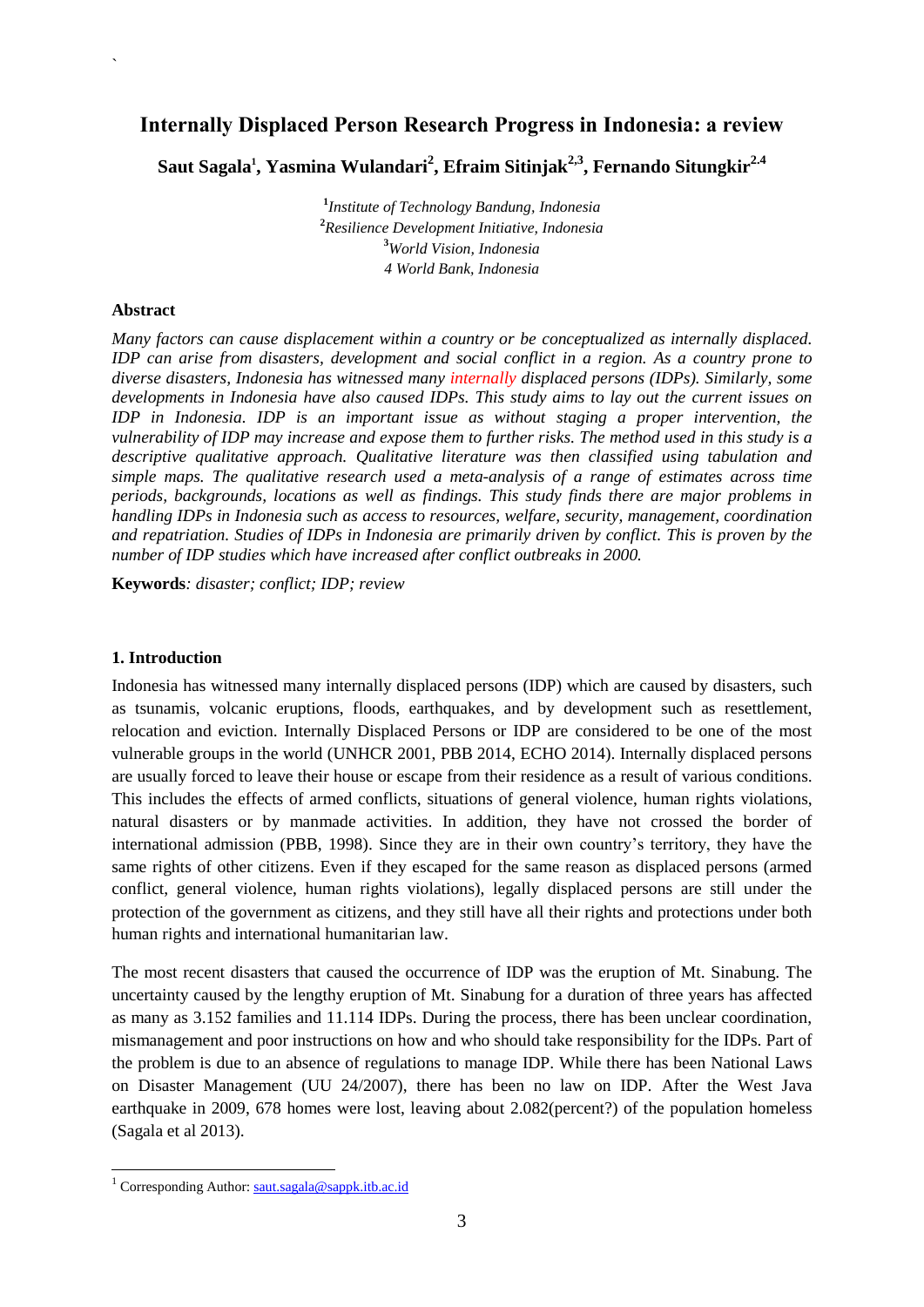Sagala (2014) highlights 8 key issues that should be considered in relocation, namely: (1) respect for social capital; (2) the community's livelihood; (3) strategies to prevent inducing another disaster; (4) integration with spatial planning; (5) standard social facilities in the relocation area; (6) the possibility of whether relocation can cause social conflict; (7) Bottom-up planning through a community-based approach; (8) opportunities to increase resilience. These eight areas should be considered in doing relocation, such as for IDP management.

### **2. IDP Theory**

`

IDP has happened since forever with people frequently displaced from wars, disasters, plagues and colonization. However, the international scheme to deal with IDP has only started in the early 1990s. According to the UNHCR, IDP is defined as someone who is forced to flee his or her home but who remains within his or her country's borders. They are often referred to as refugees, although they do not fall within the current legal definition of a refugee.

Displacement is an event that changed life. The experience of displacement cannot be erased; displaced persons must continue their normal life by maintaining a minimum standard service of decent living. That minimum service must guarantee a decent living situation according to the current standard. After their return from being displaced, many affected people cannot return due to the lack of support from the government in recovering their housing, land and property rights. The displaced person, who attempted to integrate with the local people in their displacement area and who were already relocated by the government, often struggle to rebuild their life because of the lack of access to safe property, livelihood and basic services.

Before the 1990s, the international humanitarian sector for displaced persons had not yet given much attention to the issue (Cohen, 2004). It was only at the beginning of the 1990s that IDP became part of the international agenda (Mooney, 2005). At that time, there was no clearl definition about displaced persons. Defining IDP is crucial for identifying who are the populations of people that need attention, what are their special needs, including data collection, and legal frame and policy making that is designed to help them. Expanding the definition of a displaced person became a primary duty for the representation of General Secretary of the United Nations in Migrants fields in their early mandate (UN, 1992). Two core elements of the displaced persons concept are clear enough; first, is unintentional displacements and second, is the fact that displacements are placed in the state borders – the criteria that distinguishes IDP from refugees according to international law by definition is that refugees are located outside of their country (UN, 1951).

1992 marked the start of the process of constructing a definition of IDP. The General Secretary of the United Nations proposed the definition of displaced persons as below:

―People or groups of people who are forced to leave their house suddenly or unexpectedly in a large number, that are caused by armed conflicts, domestic conflicts, systematic violations of human rights or natural disasters or human activities, and they who are in their own regional country (UN, 1992)".

This definition reflects various conditions where core characteristics of internally displaced persons spontaneous displacements without limits—can appear. This definition encompasses the scope of the people escaping natural disaster and human activities (Mooney, 2005). There are many cases such as floods, earthquake, starvation, as well as disasters caused by human activities like nuclear or chemical accidents. These human-incurred disasters have displaced much of the population throughout time and thus cannot be ignored as one of the main causes of population displacement.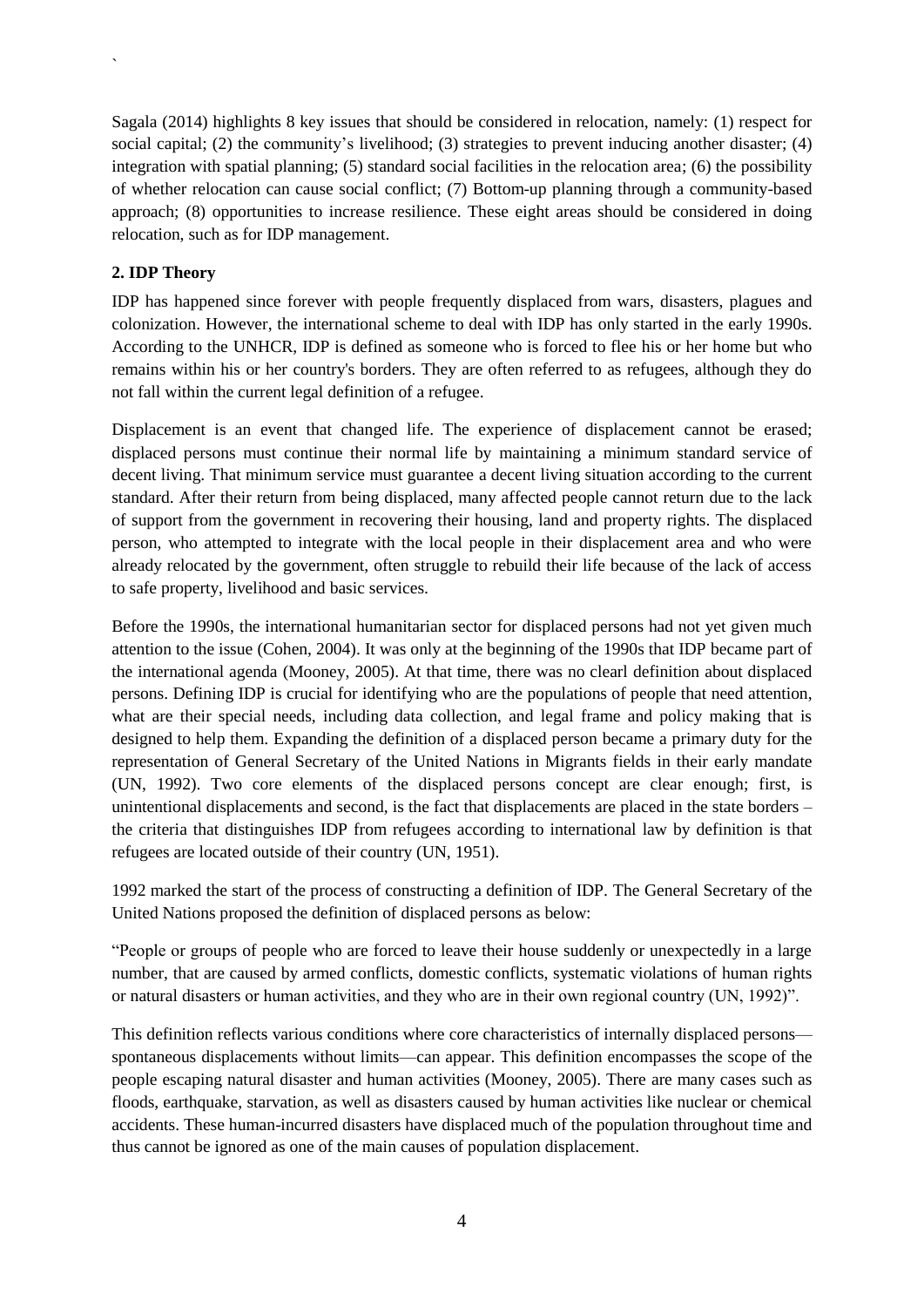The definition later evolved in 1998 to become part of the general principles guideline that had been implemented. The Guideline Principles of Internal Displaced persons in 1998 is not a legally binding document, but these principles have reflected and been consistent with international human rights and humanitarian law. The Guideline Principles of Internally Displaced persons by the United Nations became an important tool to manage the situation of internally displaced persons (Cohen, 2004). The definition about displaced persons subsequently evolved:

*"Internally displaced persons are people or a group of people who are forced or obliged to escaped or leave their house or their usual place to stay – mainly because of, or in order to avoid the effect of armed conflicts, vulnerable situations that are signified by general violence, human rights violations, natural disasters, or disaster by human activities – and who have not crossed the state border which has been approved internationally."*

There are two core elements from the displaced persons concept. First, the tendency for displacement is involuntary. Second, the fact that displacement occurs within state borders (Mooney, 2005). Consequently, displacement create a series of situations that make the affected persons more vulnerable. The most apparent one is the forceful evacuation of people from their homes; they are robbed of shelter and the basic protection that a house provides. Separated from their land, their traditional livelihood, and forced to leave all their things—they find themselves completely displaced , disarmed from their ability to survive and thrive. At the same time, they are separated from their family and societal support network. A later study underlined that displacement caused 'big losses —not only commodities like houses, income, land or other forms of property, but also abstract and symbolic notions, like cultural heritage, friendship, and ownership of a certain place (Mooney, 2005).

To reduce the negative effects and allow life to continue, recovery is needed (Olshanky and Chang, 2009; Tobin 1999). The recovery phase gives a chance to build back physical, social and economic systems. It influences improvement and applies the concept of continuity, development and endurance to disaster (Olshanky and Chang, 2009).

National authorities have the primary duty and responsibility to provide protection and humanitarian assistance to internally displaced persons within their jurisdiction. Internally displaced persons have the right to request and to receive protection and humanitarian assistance from these authorities. They should not be persecuted or punished for making such a request.

Displacement should not be carried out in a manner that violates the rights to life, dignity, liberty and security of those affected. States are under a particular obligation to protect against the displacement of indigenous peoples, minorities, peasants, pastoralists and other groups with a special dependency and attachment to their lands.

#### **3. Background information of Indonesia**

`

In Indonesia, thousands of people had been displaced each year because of disaster and environmental hazards, social conflicts, and large-scale development projects. At least 3.000 of people in Indonesia have been displaced because of natural disaster, armed conflicts, violence and human rights violation since 1998. Most of them are in Aceh, Papua, West Papua, Central Kalimantan, Provinces of Central Sulawesi, Maluku and North Maluku (IDMC, 2014). The tsunami in Aceh in 2004 caused 514.150 people to be displaced (BNPB, 2005), Merapi in 2010 about 13.312 persons, floods at Wasior in 2010 about 500 families. These incidents are some examples of disasters that cause internally displaced persons.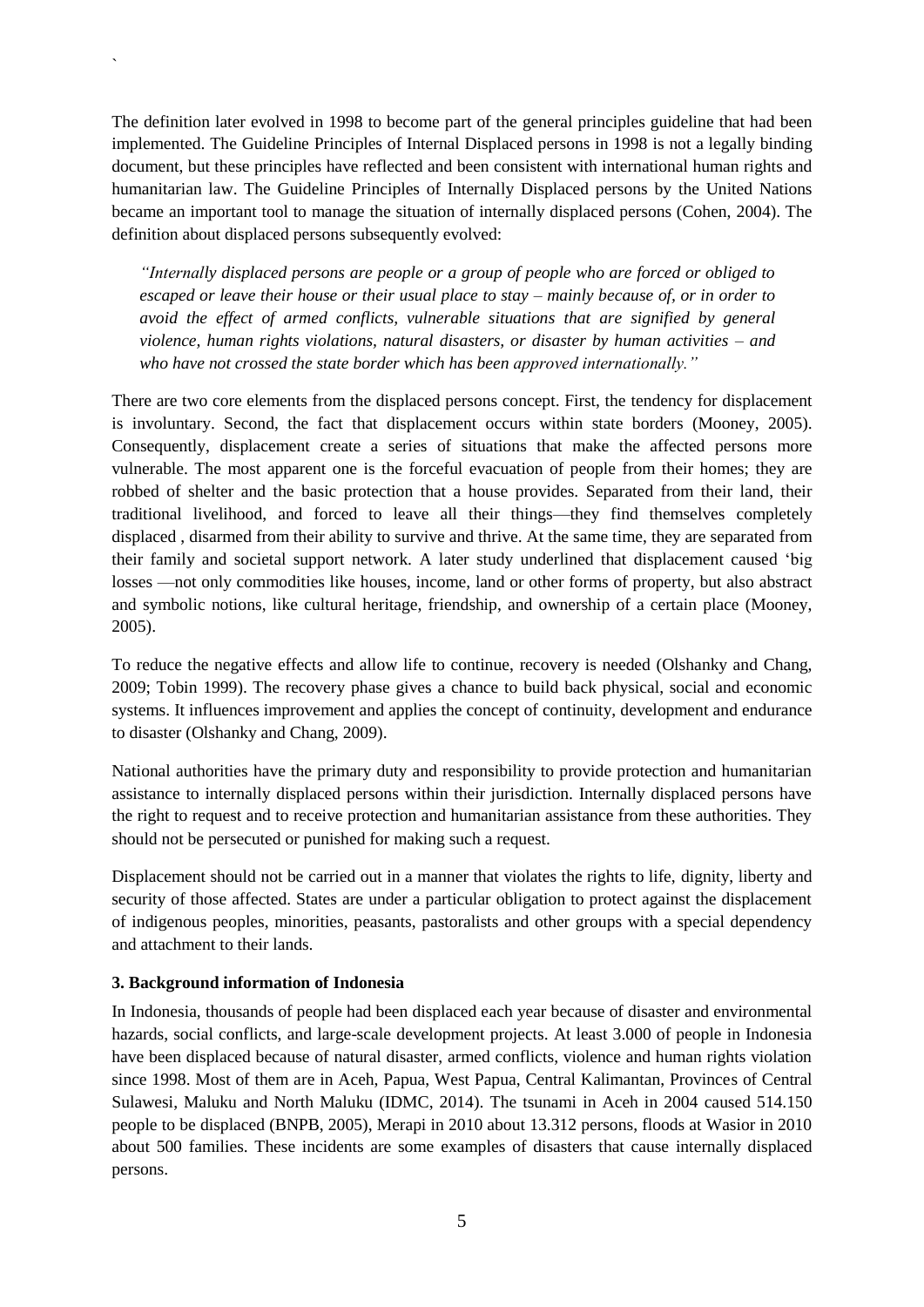Regulation Number 24 of 2007 About Disaster Management and Regulation Number 7 of 2012 about Social Conflict Management applied a legal framework in responding to displaced persons resulting from conflict and natural disaster. This regulation stipulated that government and local governments undertaking emergency rescue and protection actions for the victim must do so according to their duty, responsibility, and authority. The emergency action referenced by this regulation includes: the fulfillment of basic needs for the conflict victim, fulfilling the basic needs of displaced persons, including the specific needs of women, children, and groups of people with special needs; and protection for the vulnerable groups. Regulations of 2007 which form the BNPB stated that displaced persons and societies that were affected by natural disaster and manmade activities have rights for protection and fulfillment of their rights in every stage of their move.

Indonesia has not yet adopted a national policy or regulation about internally displaced persons. The national response when handling the displaced persons is regulated by Act Number 24 of 2007 About Disaster Management and Act Number 7 of 2012 About Social Conflict Management. But both of these rules fail to provide a comprehensive basic legal rule to protect the rights of displaced persons. It needs tactically and comprehensive action and handling. The government is supposed to make amendments for the existing rules to include international standards like the Principles Guideline for United Nations Displaced Persons about Displaced Persons to ensure the rights of displaced persons are upheld.

Geographically, Indonesia is an archipelago that is located at the juncture of four tectonic plates: the Asian Continent plates, the Australian Continent, Hindan and Pacific Ocean plates. At the south and east of Indonesia there is a volcanic arc which extends from Sumatera, Java, Nusa Tenggara and Sulawesi, and it contains old volcanic mountains and lowlands which are dominated by swamps. This condition makes Indonesia possess very high potential aside from being prone to natural disasters such as volcanic eruptions, earthquakes, tsunamic, floods, and land erosion. Indonesia is one of the countries which has one of the highest rates of earthquakes in the world; it is more than 10 times that of the earthquake level in the United States (Arnold, 1986).

As of July 2015, the number of IDPs in Indonesia reached 31.444 people excluding the unknown number of IDPs in Papua. These people are distributed in Langkat (3.000 IDPs), Sidoarjo (343 IDPs), West Lombok (161 IDPs), West Timor (22.000 IDPs), Bitung (540 IDPs), Ambon & Seram (5.400 IDPs) (IDMC, 2015). These people presumably are the remnants of previous conflicts and disasters such as separatist movements in Aceh, Papua and East Timor; communal violence in Lombok, Maluku, Sulawesi and Kalimantan; and Sidoarjo mudflow.

#### **4. Methods**

`

#### *4.1 Data collection tools*

In order to gather direct information on IDP, the authors refer to scientific papers and articles that can be downloaded from the internet.

#### *4.2 Data collection method*

Literatures from 1993 to 2014 were downloaded from websites such as science direct and university website. Data collected used several means such as (1) using 'IDP in Indonesia', 'Internally Displaced Persons in Indonesia', 'Displacement in Indonesia', 'Forced Migration in Indonesia', and 'Eviction in Indonesia' as keywords as well as combinations of these keywords on Google Scholar; (2) looking up The Internal Displacement Monitoring Center website for publications; (3) looking up citations from related literatures. Literatures acquired were restricted to displacement caused by conflict, disaster and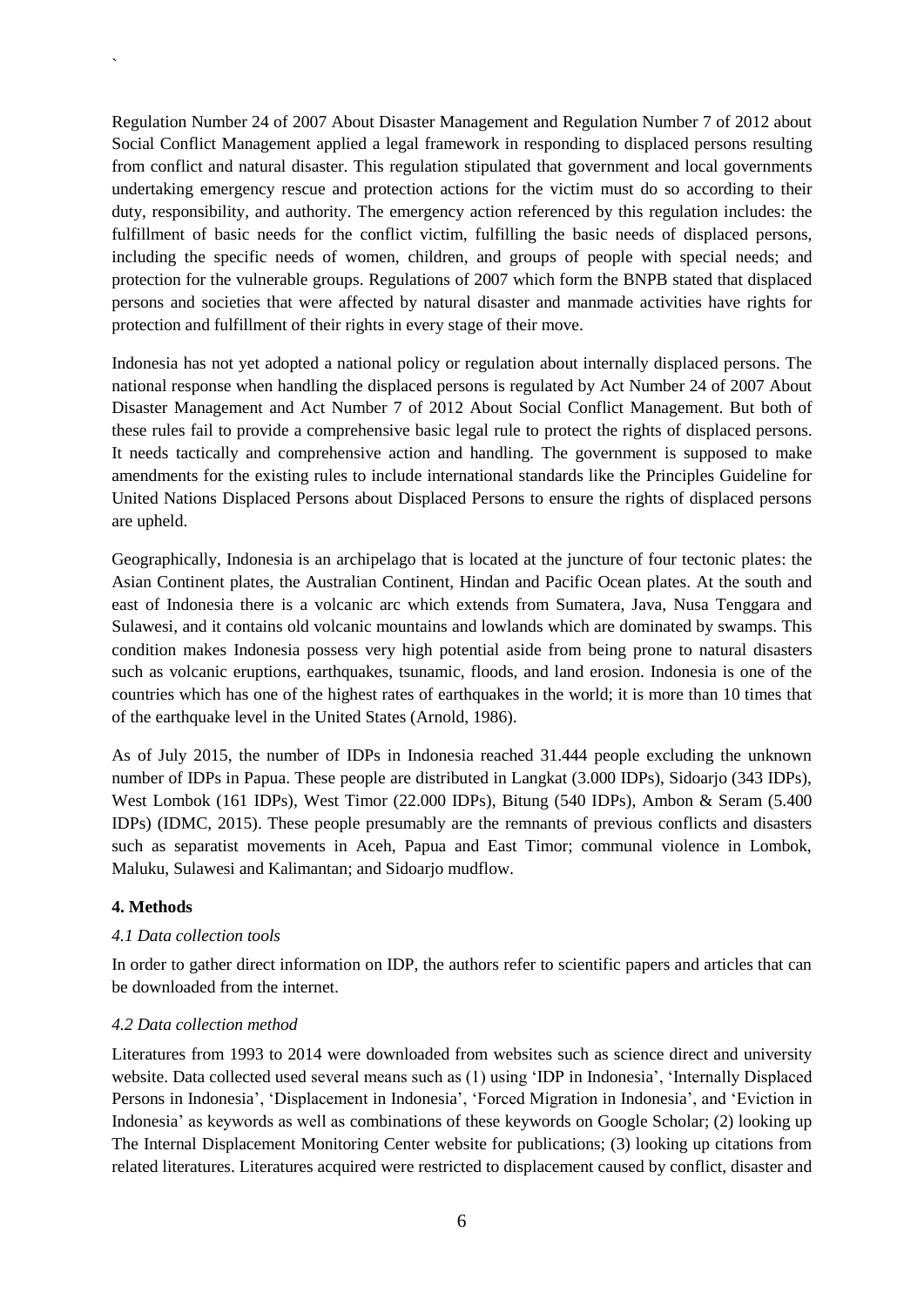development. A total of 60 articles were able to be acquired, each title and its abstracts were verified. Those that were not related to internally displaced persons were excluded, leaving 46 literatures to be analyzed.

#### *4.3 Data analysis*

`

To analyze the data, this study uses a descriptive qualitative approach. Literatures were then classified using tabulation and simple maps. The method conducted used a meta-analysis of the range of estimates across time periods, backgrounds, locations as well as findings.

#### **5. Results and Discussion**

Between the years 1991-2015, there were 46 literatures that could be obtained, 38 of them were published between 2001-2010. The number of studies regarding IDPs in Indonesia have increased sharply since the 1999 conflict outbreaks in North Maluku. The numbers of similar studies continue increasing and fluctuating with numbers of incidents in Indonesia. Other than these conflicts, natural disasters also add to the increase of IDP studies. Moreover, the number of studies on IDP seems to have increased after the implementation of martial law in Aceh and Papua in 2004.

Studies of IDPs in Indonesia are primarily driven by conflict. It is proven by the number of IDP studies increasing after conflict outbreaks in 2000. Most studies were made in the mid 2000s, regarding the North Maluku communal violence, and separatist movements in Aceh and Papua. Then the number dropped in 2007, where interests in conflict studies started to cool down. The number then steadied from 2007 to 2010 where the focus of IDP studies centered on policy review of the said IDPs. In 2011 the number dropped, and IDP studies shifted its focus to IDPs driven by disaster in Java.



**Figure 1 Number of IDP Literatures 1991-2015**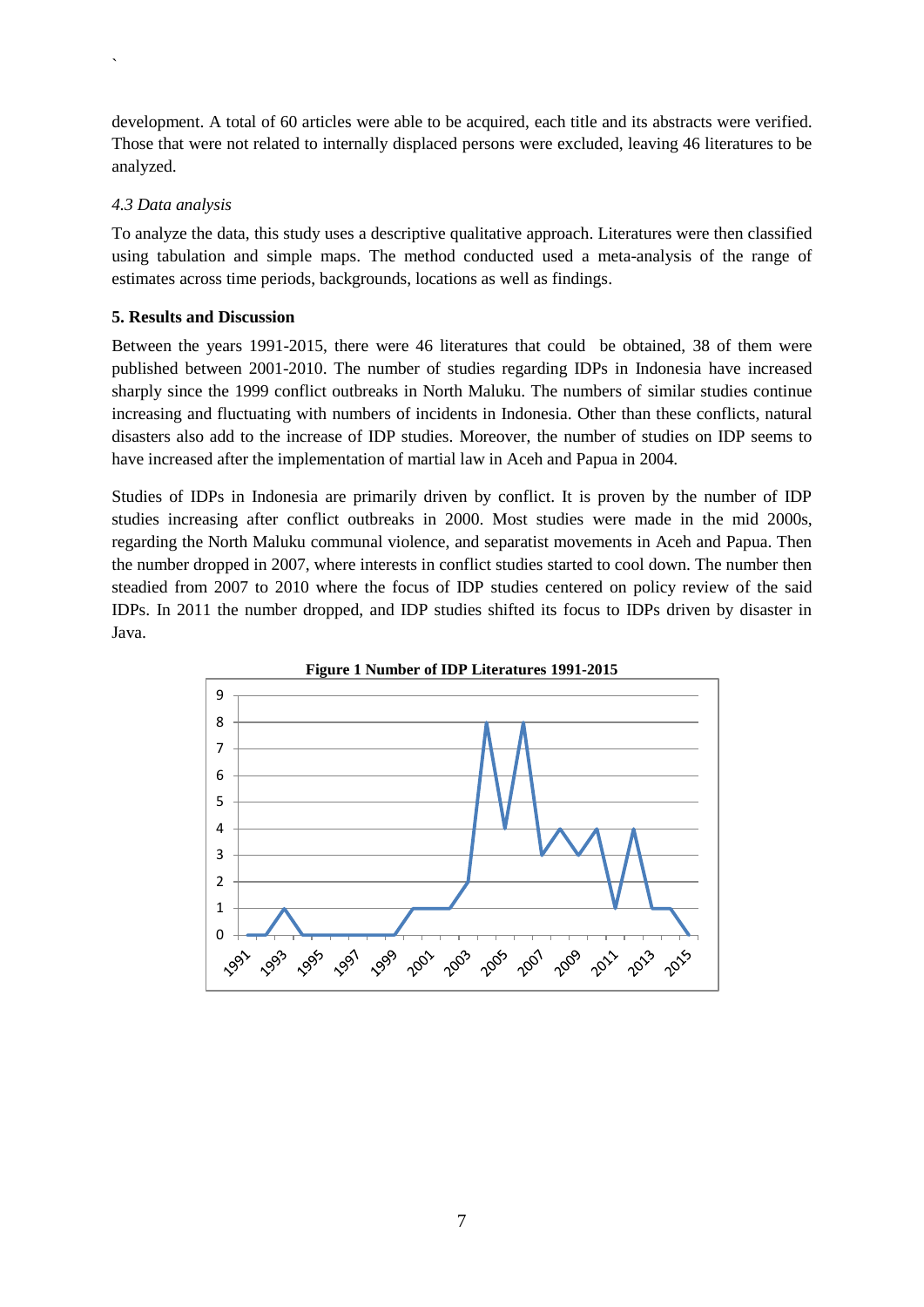#### *5.1 Locations of IDP*

`



Locations of literature focus are divided into seven major areas which were based on the major islands, such as: Sumatera, Maluku, Kalimantan, Sulawesi, Nusa Tenggara, Papua and Jawa. Each area may consist of more than one background.

―Sumatera‖ region consists of 17 cases; 16 cases are focused in Aceh concerning either the GAM (Free Aceh Movement) Separatist Movement seeking independence for the Aceh region of Sumatera, Indonesia; and/or 2004 Indian Ocean Tsunami, and one case is in North Sumatera, which rooted from the same GAM Separatist Movement in Aceh. The "Kalimantan" region consists of 5 cases stemming from the 2001 Dayak-Madurese Conflict, but only one case which specifically studied the said conflict. "Maluku" region consists of 12 cases all rooted from the same incident, which is the 1999 Inter-religious Riot between the locals and immigrants from Java due to Soeharto's Transmigration Programme in 1976-1986, when Soeharto stepped down in 1999, outbreaks started and created more conflict in other regions which IDPs were fleeing to.

The "Sulawesi" region consists of five cases rooted from the same 1999 North Maluku. Inter-religious Riots in Maluku. "Nusa Tenggara" consists of only 1 case in West Timor, rooted from the 1999 East Timor Independence. The "Papua" region consists of 8 cases, all rooted from Independent Papua Separatist Movement. The "Jawa" region consists of 8 cases, unlike the other regions of Jawa which has more cases rooted from natural disasters such as the 2007 Sidoardjo Mudflow, 2010 Merapi Eruption, and one minor disaster flash flood in Jember at 2006; but disasters aren't the only cause of IDPs in Jawa, 3 of the cases rooted from development policies such as the 1988 Jabodetabek Urban Project, 2012-2013 KAI Eviction, and 2004 Bandung Land Tilting.

#### *5.2 IDP Causes*

IDPs are caused by many situations, in this study it is generalized into three categories: conflict, disaster and development. Conflict includes separatist movements and communal violence; these conflicts are usually brewed by the 1976-1986 Transmigration Programme and incited by the end of Soeharto's reign at 1999. Disaster includes IDPs that arise by either natural disaster like Merapi eruption and Indian Ocean tsunami, or human-made disasters like the Sidoardjo mudflow. Development includes the eviction of people living in an area due to public policy at a smaller scale.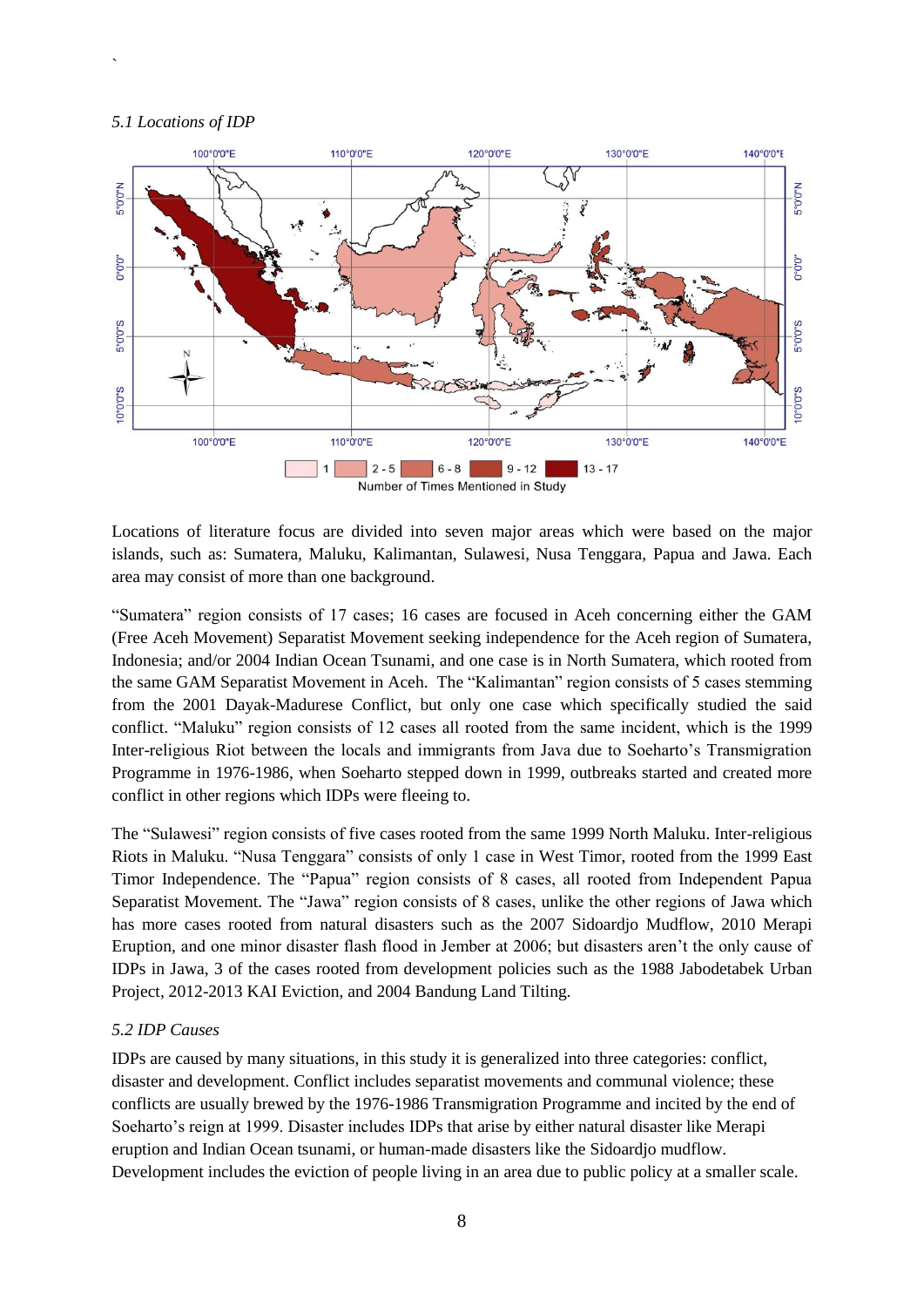

`

A study may have more than one cause of IDP in its dealing, for example a study of IDPs in Aceh after 2004 may be caused by the GAM separatist movement and tsunami; which means the pie chart above doesn't illustrate the amount of literature that has these causes, but how many times these causes are mentioned in literatures. Conflict is mentioned 32 times, disaster is mentioned 12 times and development is mentioned 5 times. Conflict is mentioned more times than the others, which means most of the studies on IDPs are focused on incidents caused by conflicts. This can be broken down to communal violence and separatist movements. The 1999 unrest in North Maluku and Ambon is caused by said inter-religious conflict between the Christians and Muslims. In early 2001, a conflict started in North and Central Sulawesi. In North Sulawesi, the unrest grew between the IDPs seeking refuge from previous unrest in Ambon located in Central Sulawesi which created a somewhat similar pattern of contained but unresolved inter-religious conflict to Maluku. However, in Maluku the balance of forces shifted by the arrival of Laskar Jihad. This increased difficulties in Maluku and shifted the focus to Poso. In the late 1990s conflict grew in Central Kalimantan where armed groups claiming to represent the Dayak majority-led sporadic attack on Madurese immigrant communities, leading to a mass exodus of Madurese residents to safe havens elsewhere. Until now, there are many speculations on how this conflict started, the tension between the Dayak and Madurese has existed ever since the 1930s Dutch transmigration program in Indonesia.

Separatist movements happened in three areas in Indonesia, Aceh, Papua and East Timor. Since East Timor is an independent country, there aren't many studies regarding this topic. Only one study mentions the displaced people in West Timor which was caused by the East Timor movement, while Aceh and Papua receive more attention for much of the literature written regarding this matter. This was written in the early to late 2000s which marked the peak of unrest caused by *Gerakan Aceh Merdeka dan Organisasi Papua Merdeka*. Perhaps the reason why the public eyes rest more in Aceh and Papua, other than it being more recent than East Timor is because Indonesia has an extreme nationalist ideology (‗extreme' not least because of their obvious unpopularity among a population whose hostility to the Indonesian state had been clear to see in the preceding few years), and the underlying and unyielding belief that Aceh belongs in the Indonesian fold, come as no surprise when we peruse the post-independence history of Indonesia. (Kell, 2004), thus making Indonesia's standing stronger in the international arena. This is further the result of the international acceptance of Indonesian sovereignty over former colonial territories of the Dutch-Indies. The difference between Aceh and Papua movements are the motives. In Aceh the separatist movement is colored in religious motives.

Disaster means the IDPs were displaced due to natural occurrence, not because of other humans in the area. This includes major ones such as the 2004 Indian Ocean tsunami to smaller ones such as the 2006 Jember flash flood. Half of the studies stem from the 2004 Indian Ocean tsunami and are located in Aceh while one-third of the studies are rooted from the 2010 Merapi eruption. The rest are rooted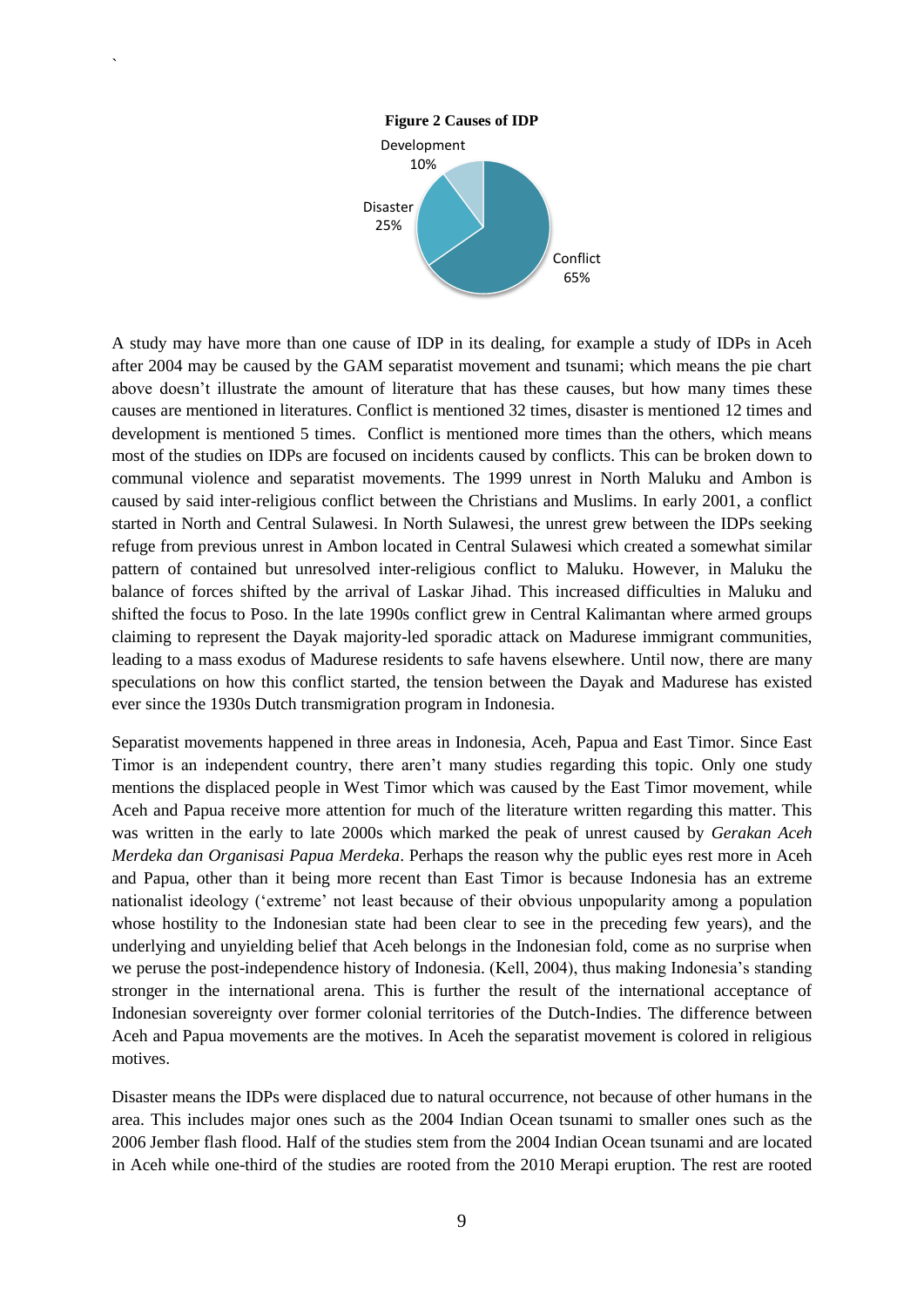from the 2014 Kelud eruption, 2007 East Java mudflow and 2006 Jember flash flood. This makes half of the studies on IDPs and disasters originating from Aceh and the rest distributed in Java, but no studies regarding disaster IDPs in other locations in central to east Indonesia. Developments for IDP causes are only mentioned in 5 cases. Development for IDPs regarding eviction mentioned the 1988 Jabodetabek Urban Project, 2012-2013 KAI Eviction in Jakarta, and 2004 Mass Land Tilting in Bandung. There are also papers that examined the development in IDP camps caused by bigger occurrences like the Aceh conflict and 1976-1986 Transmigration Program. It is quite interesting to consider why there are not many studies on IDPs that happened due to eviction or other policies. There are many problems regarding eviction nowadays especially in bigger cities in Indonesia like Jakarta and Bandung.

#### *5.3 Problems and Approaches of IDP in Indonesia*

`

Among various factors contributing to negative assessments of relevance, are four that stand out, namely: the lack of access, inadequate funding, difficulties in the identification of IDPs and their needs and assistance not being sufficiently needs-driven. (Borton, 2005)

**Access to Resources,** displaced persons often have limited access to resources such as land, field, and areas to work. In Maluku, the Adat serves as a means of attaining access to resources. Successful attempts have been made to legally enforce expulsion through the formalization of an exclusive interpretation of customary Adat law, and the only legitimate owners of the land have been actively used to blocking processes of return or the reclaiming of lost property by nonindigenous, displaced communities. (Adam, 2009) The limitations held in the economy brings women to the forefront of their households in terms of income generation, which then incites a crisis in masculinity. Changes in gender roles also happened in Central Kalimantan, which women were forced to assume informal leadership roles while men were occupied with security issues. Women from the Madurese community played as peacebuilders and liaisons in effecting the return of Madurese refugees to the region. Their ability (and willingness) to be seen as "honest brokers" of peace and non-threatening members of the community is all the more impressive given their own vulnerability during the conflict. (Sukandar, 2007)

In Aceh, the struggle for land and property rights after a tsunami and decades of armed insurgency are different matters for its existence until the present day. Tensions between local communities and the local and central government, as a result of the long-standing conflict between Acehnese secessionists and Indonesian security forces causes significant mistrust between civil society organizations and government agencies (Fan, 2006). Most of the residents were relocated former renters or landowners who had lost their land during the tsunami. They were confronted with poorquality houses and a few employment opportunities, but within just a few years they had created a lively neighborhood with many social activities. (Samuels, 2012) The Sidoarjo Mudflow incident in 2007, displaced victims that remained in the camp who were there because they had no documents to prove house or land ownership. They are in fact "stateless" and "homeless". (Schiller, 2008). In West Sumatra, social capital plays a very important role in its recovery (Pribadi et al 2014).

**Welfare,** involves rights for an adequate standard of living and health. In Indonesia also, most recovery programs are focused heavily on housing, health and restoring agrarian livelihoods (Birkmann, 2008). Food shortages occur in all cases. Other problems include the lack of sanitation and hygiene in camps. In Aceh, over half of all households have access to health services on-site, however the majority of facilities are non-permanent or mobile. (Mazzeo, 2005) Supplies are scarce during the first week due to the damaged infrastructure; airport and land routes to major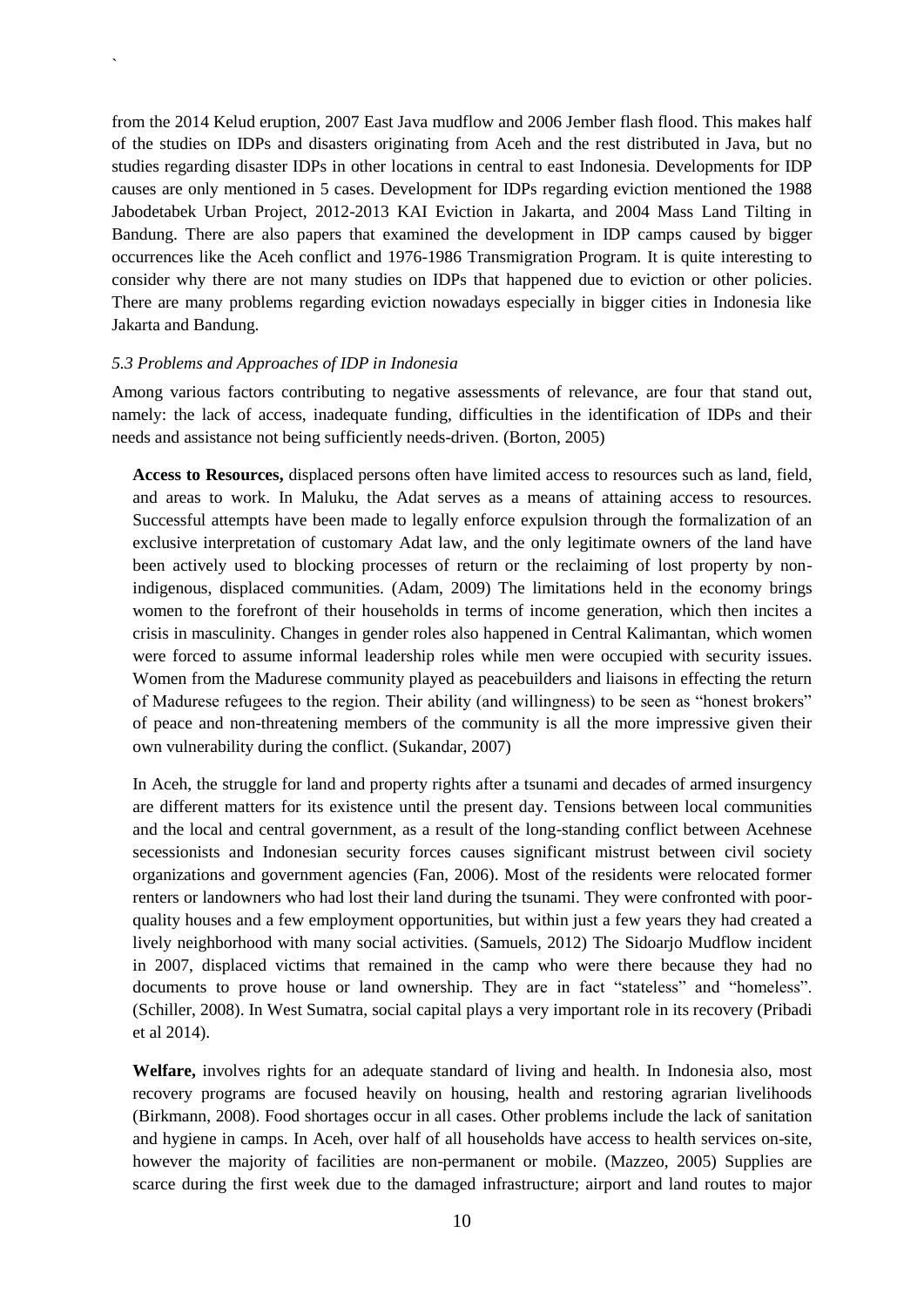towns had been severely damaged. Supplies were transported via helicopter or offloaded by hand from boats. (Lee, 2005) In Indonesia, food distribution relies heavily on internal displacement camp systems. Water and food were stored on the ships and distributed regularly. Other than that, women's needs tend to be consistently overlooked, such as privacy. (Borton, 2005)

`

Different causes leads to different health problem. The most common illnesses that resulted from the 2010 Merapi eruption were respiratory tract diseases, hypertension, skin and subcutaneous tissue diseases from exposure to volcanic ash and gases. (Fuady, 2003) In general though, gastrointestinal diseases and tetanus are common. Mental health problem persists in every IDP camps despite their cause. This is the most serious flaws in most IDP camps; there is a lack of mental-health or counseling services for the population. In Aceh, where mental-health services were available; they tended to be inaccessible because of a lack of transportation options, or where they were physically attainable, their focus was limited to addressing shelter needs. (Stein, 2011) Women tend to suffer more anxiety and depression than men; women often experience more upsetting life events and are more vulnerable to abuse, which may be related to adverse living conditions, especially during the violence period. (Turnip, 2010) Turnip's findings are also found in Jember's flash flood IDP where people who were identified with mild depression were in the 26-60 years old age category. (Arista, 2007) The most commonly reported indicators of emotional stress for women were sadness, insomnia and boredom. For men they were sadness, anxiety and boredom. (Mazzeo, 2005). Pangalengan, Wimbardana and Sagala (2012) observed that the survivors of the 2009 West Java earthquake suffered trauma and panic for about two years after the disasters. IDPs often require counseling and help from psychologists to ease their trauma.

**Security,** is about making IDPs feel safe. Security could mean making sure the IDP community is safe from an outside threat such as a potential conflict with locals, or making sure people stay away from each other's throat. The provision of facilities for specific vulnerable groups, such as women during menstruation, was linked with the privacy and security issues that emerged during the disaster, and which were often neglected. (Fantoni, 2012) Gender based violence in the community is a lingering issue in Indonesian IDP. Other problems encountered in the IDP community are the widespread destruction of private property and looting while they are away from their home.

In terms of IDPs caused by separatist conflict such as Aceh and Papua, security might be more complicated than others due to the implementation of martial law. Martial law in Aceh created a new pattern of displacement for the civilian population as a deliberate strategy of war. This resulted in the failure of ensuring adequate provisions for protection and safety of IDPs during martial law. (Hedman, 2004) While the people who are moved to the camps by the military tend to stay in the camps for short periods, IDPs who leave their villages because of fear tend to stay longer. (Ramly, 2004) Intimidation by the Javanese had a substantial effect on outward migration. (Czaika, 2009) Said pattern could indicate that the military force provided by the central government to make people feel ‗secure' turned out to be the one that made IDPs feel insecure enough to move in the first place. In the case of tsunami-affected villages, Desa Meunasah Kulam and Desa Meunasah Mon, 24 households are seeking new land as their own plots are being claimed by the military, who have an office, residences, and a clinic in the same area. (Fan, 2006) In Papua, problems regarding security aren't much different than Aceh. Implementation of martial law makes ‗security' have a different meaning. While difficult to confirm, there are reports indicating further violations of international humanitarian and human rights law due to military operations underway in Papua. (Hedman, 2006) Checkpoints, roadblocks, and activities such as 'sweeping'—military personnel operate in local communities that have not distinguished themselves between ordinary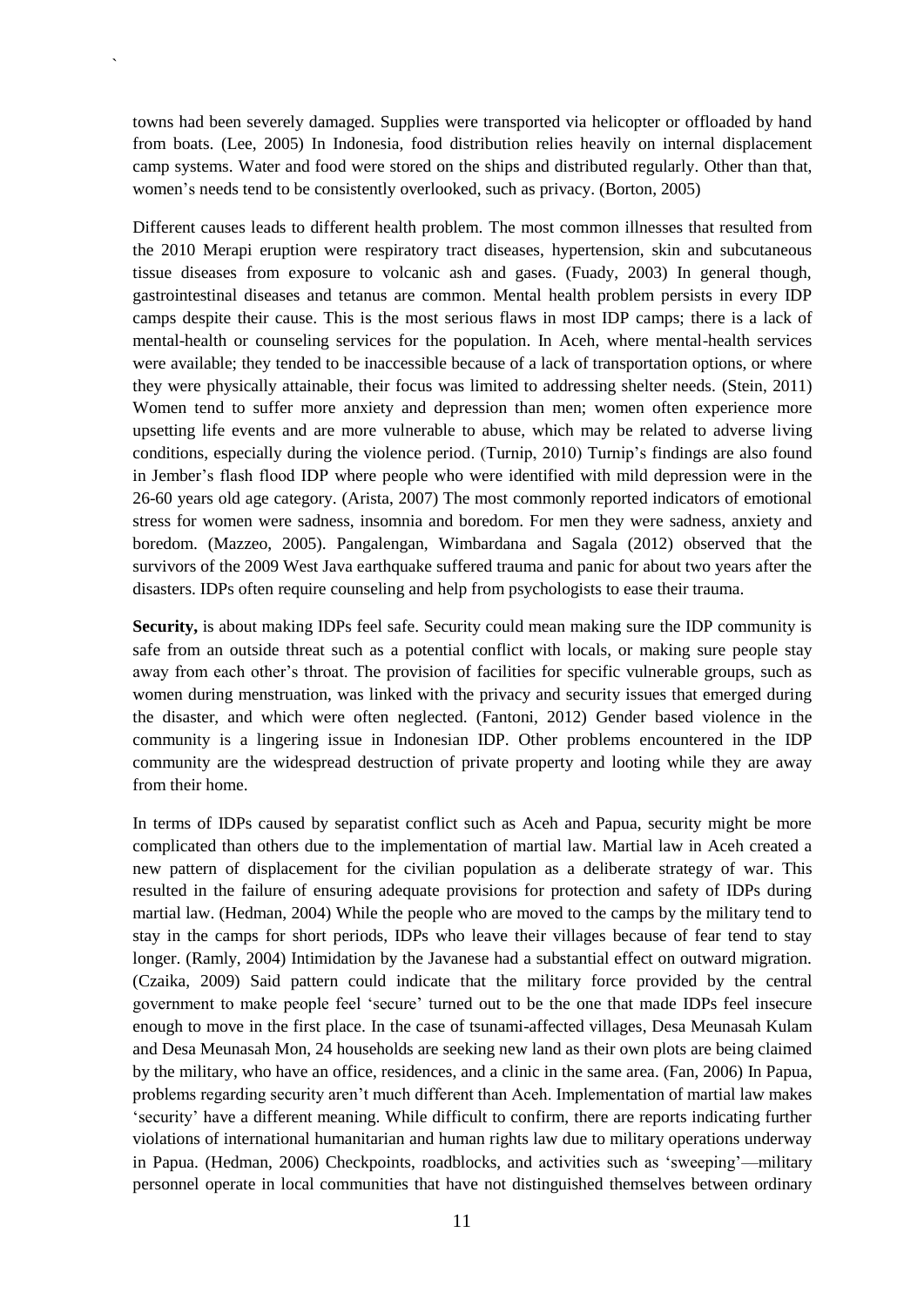villagers and OPM activists and supporters. (Chauvell, 2006) The representation of West Papuans also affects the brewing of threats to security, the portrayal of West Papuans as inherently violent justifies a variety of state interventions. This silences the West Papuan voices. (Kirsch, 2006)

`

**Management and Coordination** inefficiencies in handling IDPs were identified as a result of lengthy management chains and organizations having to juggle the different program rationales and contractual and reporting requirements of the different donors. (Borton, 2005) The usual problem in bureaucracy and coordination tend to get in the way of people doing their job. Limited administrative capacity within donor, restriction or even prevention by local authorities, permits, and so on. In Indonesia, access by humanitarian agencies has been restricted as a result of a lack of security in some regions such as Aceh, Papua, North Sumatra and West Timor. In West Timor however, there is an example of former refugees who have languished in a state of legal non-status which makes UN agencies unable to respond and it being declared unsafe by UN security coordinator. In Aceh and Papua where martial law was implemented, NGOs had to obtain a recommendation letter from the government in order to operate and the letters were generally withheld from NGOs working in the human rights sector. (Borton, 2005) NGOs aren't always innocent in this problem; in post-tsunami Aceh, critics have said that there was a tendency in the humanitarian interventions to view the affected people as passive recipients of humanitarian assistance. Therefore, the sense of ownership of the process by the beneficiaries has been minimal. (Bauman, 2006)

Accusation of corruption by the local authorities also presents an issue for IDP. Insufficient coordination between departments and between levels of government and a lack of information on the options available regarding opportunities to return or resettlement, insufficient participation of target groups, poor coordination of responsibilities between agencies and some settlements lacking essential services etc. insufficient or inaccurate data collection, uneven distribution of assistance which has created resentment which in turn leads to accusations of corruption and demands for more transparency. (Sweeting, 2001)

**Repatriation: the** closing of IDP Camps does not always go as planned and displaced people need sustainable solutions to their lives following a disaster. Questions such as "where do we go from here?" were raised, and not many are answered. In December 2003 it declared the IDP emergency over and in January 2004, it withdrew IDP status from the remaining displaced persons in all regions (estimated to be 0.5 million people) with the result that they were shifted into the category of "vulnerable people" who were the responsibility of the provincial authorities. (Borton, 2005) Back then, in Maluku IDPs were given options before they were left to the provincial authority's responsibility by the central government: to return home, reintegrate, relocate and empower the IDPs. Each option brings various consequences and considerations.

 **Going home** is not as simple as it may appear to be. Further problems occurred in careless return practices, in Ternate, businessmen were paid to move IDPs for the number of families they returned, so they did not make efforts to ensure that the people they were "returning" were actually IDPs who were going home nor did they make any efforts to coordinate with regional officials. As a result, returnees would often arrive in North Maluku to find that no actions had been made to accommodate them in the new environment. (Duncan, 2000) Returning home may be an easy option, even though local government has adopted a policy of forgetting to avoid pitfalls of blame. However, it was evidently clear that for IDPs, forgetting simply isn't an option. Moreover, not returning home can potentially brew another conflict between IDPs and the host.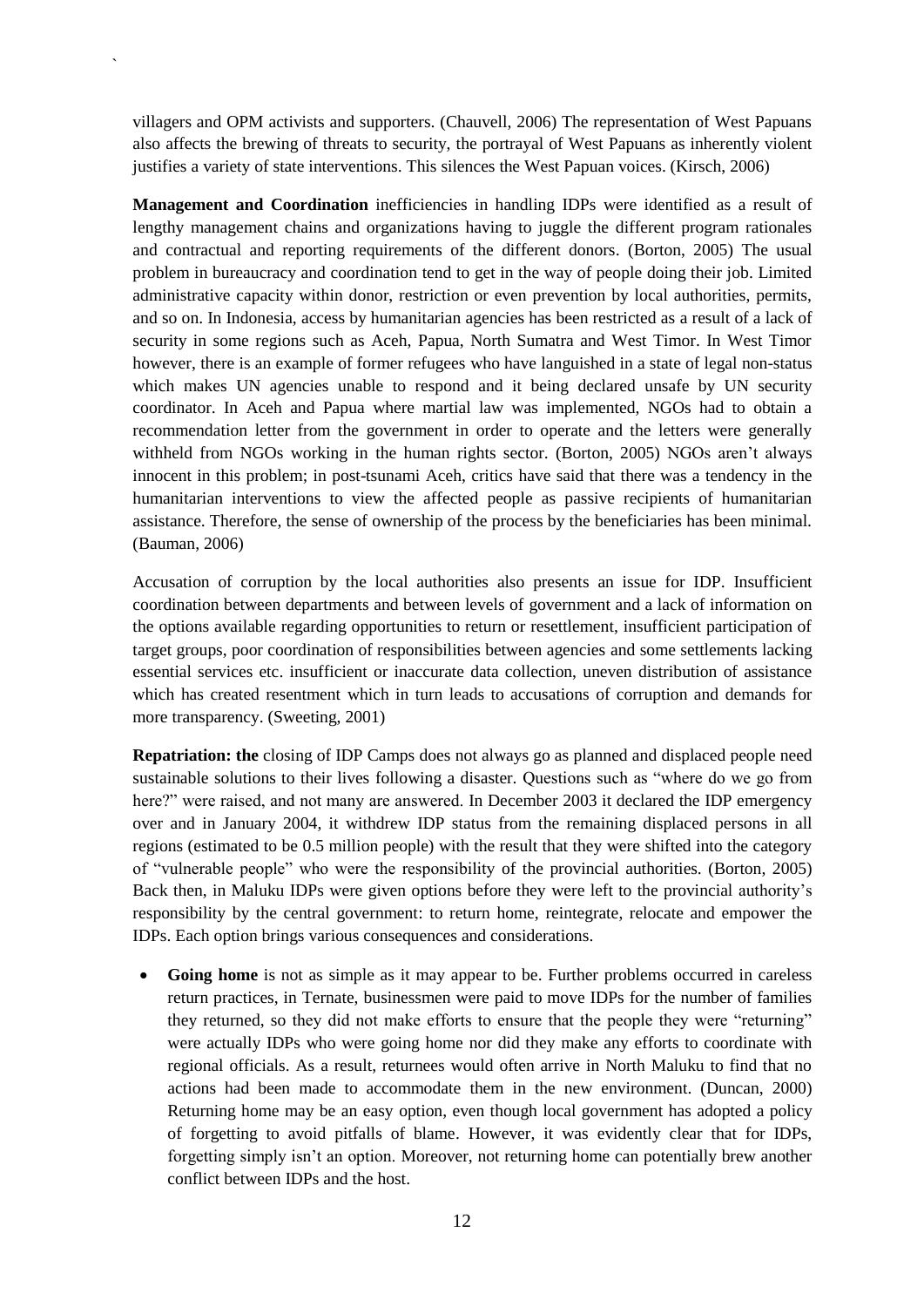- **Integration** can be considered if the relationship between IDPs and host communities are civil enough. The decision to integrate IDPs as local citizens has to be in mutual agreement with the locals. In North Sulawesi, the continuation of humanitarian aid and the existence of IDPS has angered locals because it serves as a constant reminder of what they perceive to be ―entitlements‖. Violent conflicts occur around IDP camps or settlements. Once the boundary markers have been removed, it is likely that the social category of IDP will be viewed in a different light by locals. (Duncan, 2004)
- **Relocation** often means IDPs would take part in a transmigration project. Problems occurred in the new site manifest in conflicting land claims, poor planning and poor site selection.
- **Empowerment** sounds like an ideal solution, but like all ideal solutions, it makes sense in a world of ideas and sometimes it is not practical in the real world. Empowerment schemes to aid IDPs would be a better solution in the long term. Even so, back then empowerment was rarely discussed since local governments preferred the IDPs to leave. (Duncan, 2000)

In terms of natural disaster, IDPs tend to be less reluctant to go home compared to those IDPs resulting from conflicts. In the case of the 2010 Merapi eruption, villagers perceived the eruption in a positive manner based on the benefit that could be gained after the eruption. People experienced living in evacuation camps for more than 30 days and they consistently returned home while the eruption continued to feed their livestock. (Christian, 2012) Most people reject the idea of relocation due to the strong connection between history, the population and the spatial surroundings of the mountain as a place to live and as their "home". Natural disasters also provide an opportunity to rebuild better communities and infrastructure. Therefore, repatriation should be seen as part of a long term preparation approach (Sagala et al 2014).

However, evicted IDPs do not often receive as much attention as IDPs resulting from conflict or disaster. According to the 1988 Jabodetabek Urban Project, land acquisitions affect the dwellings and jobs of some 40.000 to 50.000 persons and disrupt immense economic activity. The plan had no full resettlement plan for the displaced people. The people displaced were only given cash compensation. Furthermore, the project authorities were not aware as to whether these people who received the cash had been able to reestablish themselves decently or not. Cash compensation for low grade housing is insufficient to build new dwellings. Thus, some displaced families remain homeless. Remedial measures were initiated in the post-appraisal/implementation stage and provisions to reduce the need for relocation which were adopted for the design and approach of the Second and Third Jabotabek projects. (Cernea, 1993) Evicted merchants at Pondok Cina Station caused students to be faced with hoodlums from the eviction. This procedural problem lead to violence inflicted on both students and vendors. The students had acted in conscience and solidarity to advocate the vendors,. (Nurjanatin, 2013)

#### **6. Conclusions and recommendations**

`

Studies of IDPs in Indonesia are primarily driven by conflict. This is proven by the number of IDP studies increasing after the conflict outbreak in 2000. Papua and Maluku regions tend to receive more attention compared to Kalimantan in terms of conflict-driven IDP studies, even though Kalimantan has the same root of conflict with Maluku and Sulawesi conflicts, which was the 1976-1986 Transmigration Programme. While in Java, IDPs are more likely to be driven by disaster and development.

There are also mistakes made in handling IDPs. For example, it needs to be remembered that different causes lead to different needs. Infrastructure plays a big role in the sustainability of IDPs, whether it is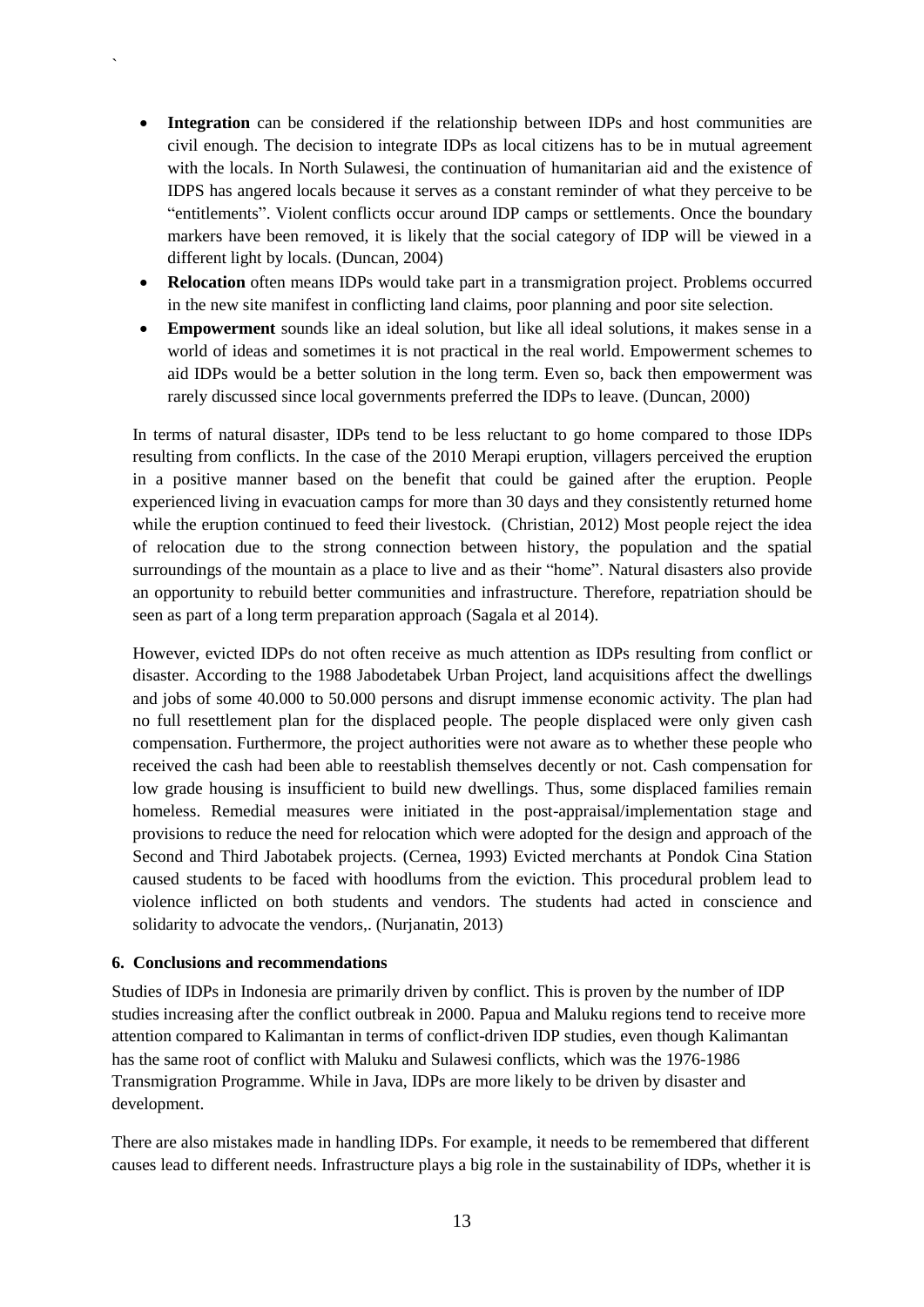in transportation, sanitation, hygiene or medicine. Thus, improving the quality and range of infrastructure should be a priority. Vulnerable groups such as children, women, elders and disabled people should not be overlooked. The design and planning of IDP camps should not overlook such details; privacy is a privilege but in IDP camps it is the least we can provide. Mental health affects daily life as much as physical health but many disregard it as it is often not perceivable physically. A lack of mental health service may lead to the plummeting of morale. Female empowerment is inevitable whether it is facilitated or not. The problem is that the same change in discourse might not happen in men. Conflicts may be incited as a result of female empowerment due to a masculinity crisis in men. This is why the idea of gender equality should not only be imposed on women, but men also. This act is one step to prevent gender-based violence which links to greater domestic security.

There is external trouble such as potential conflicts between IDP and the host community that usually occur as a result of jealousy. The host community considers IDPs as ‗entitled' for receiving aids without having to 'work for them'. Donors should be flexible in allowing aid agencies to help people other than the displaced and the government should be flexible in distributing funds. But in special cases like Aceh and Papua where martial law is implemented, problems come from the military itself. If this is the case, central government should commit to undertaking internal military reform.

In handling IDPs related to conflict, we should keep in mind that they are not victims of natural disaster. Natural disasters do not strike back by threatening your family or by throwing rocks at your windows. IDPs incurred by conflict cannot be forced to return as forcing them to return might diminish the relationship between IDPs and hosts even more. Solutions should pay attention to the most culturally appropriate approaches. There is also a need to teach local officials and NGO workers the foundations of what causes the IDP, especially if it is caused by social conflict. Lastly, a lack of reliable information leads people to jump to conclusions, then panic and prejudices.

Finally, there is a need for standardized guidelines on handling IDPs to ensure an adequate standard of wellbeing and living conditions for the IDPs especially in camps. Other research areas that can be explored is the relation of IDPs with concepts of resilience. Ultimately, IDPs are expected to have the capacity to deal with future disasters. Therefore, IDP preparation to disasters should be heightened Involving IDPs in rehabilitation and reconstruction management is important. Whilst it not only increases the IDP's capacity, it also aims to increase IDP participation in building community readiness to disasters.

#### **References**

 $\ddot{\phantom{0}}$ 

- Brusset, E., Nautrup, B., Immajati, Y., Pedersen, S B. (2004). Assistance to Internally Displaced Persons (IDPs) in Indonesia. *Swedish International Development Cooperation Agency.*
- Cuny, F. C., & Hill, R. B. (1999). *Famine, Conflict, and Response: A Basic Guide* (pp. 117-126). West Hartford: Kumarian Press.
- Cohen, R. (2004). The guiding principles on internal displacement: An innovation in international standard setting. *Global Governance*,*10*(4), 459-480. Ding, Y., Hayes, M.J. and Widhalm, M., (2011). Measuring Economic Impacts of Drought: A Review and Discussion. *Disaster Prevention and Management, 20*(4), 434-446.
- Doocy, S., Gabriel, M., Collins, S., Robinson, C. & Stevenson, P. (2006). Implementing cash for work programmes in post-tsunami Aceh: experiences and lessons learned. *Disasters, 30*(3), 278-296.
- Haddow, G., Bullock, J., & Coppola, D. P. (2013).*Introduction to Emergency Management*. Butterworth-Heinemann.
- Lavell, C. & Ginnetti, J. (2014). *The Risk of Disaster-induced Displacement in South-East Asia and China*. Switzerland: Internal Displacement Monitoring Centre Norwegian Refugee Council.
- Lavell, C. Ginnetti, & J, Franck, T. (2014). *Disaster-Related Displacement Risk: Measuring The Risk And Addressing Its Drivers*. Switzerland: Internal Displacement Monitoring Centre Norwegian Refugee Council..
- Lindell, M.K. and Prater, C.S., (2003). Assessing Community Impacts of Natural Disasters. *Natural Hazards*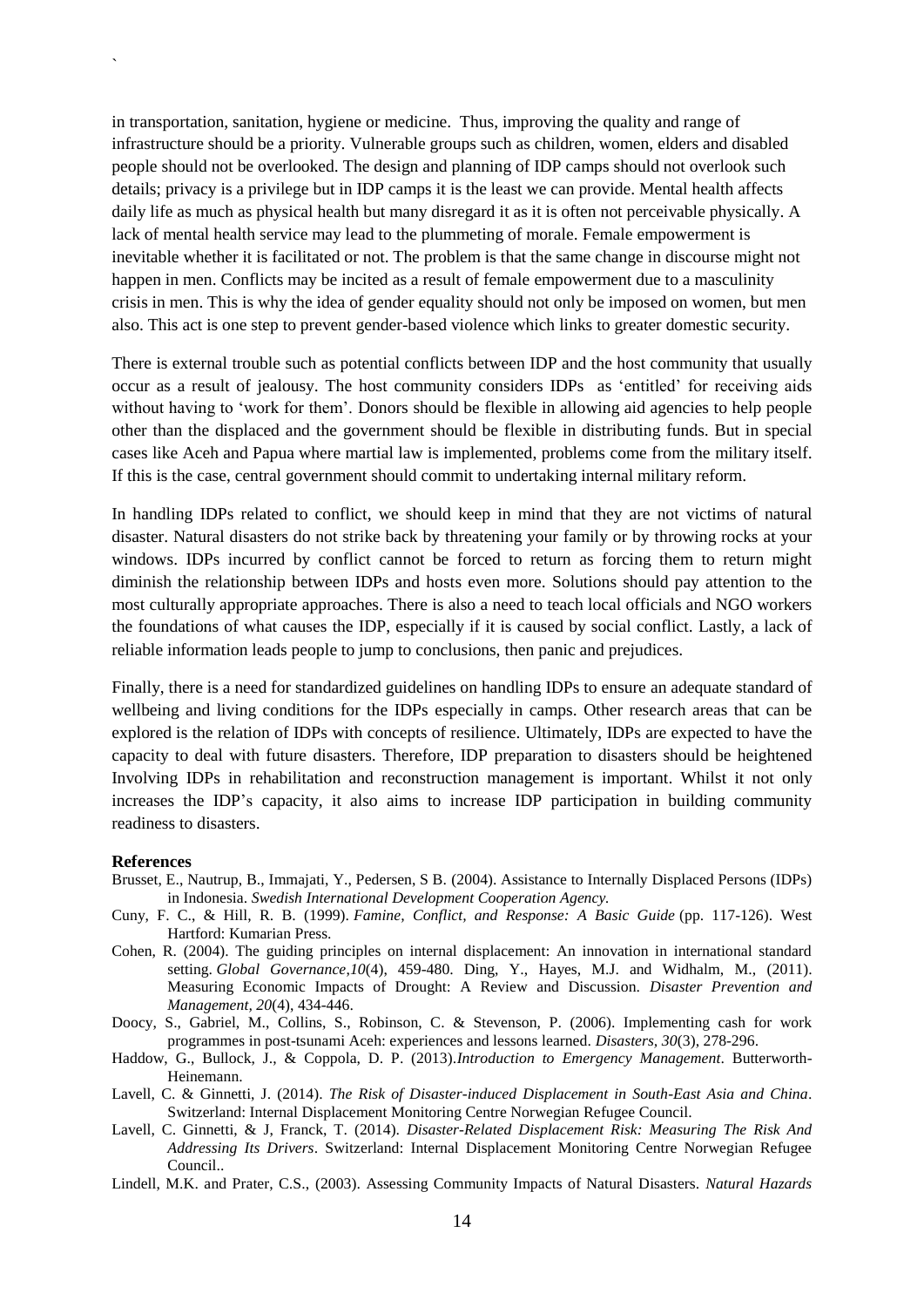*Review, 4*, 176-185.

`

- Mooney, E. 2005. The Concept of Internal Displacement and The Case for Internally Displaced Persons as a Category of Concern. *Refugee Survey Quarterly, 24*(3), 9-26..
- Norwegian Refugee Council. Camp Management Project (2008) *The Camp Management Toolkit.* Norway: Emergency Capacity Building Project, Oslo.
- Olshansky, R. and Chang, S., (2009). Planning for Disaster Recovery: Emerging Research Needs And Challenge. *Progress in Planning*, *72*(4), 200-209.
- Rofi, A., S. Doocy and C. Robinson. (2006). Tsunami mortality and displacement in Aceh province, Indonesia. *Disasters, 30*(3), 340–350.
- Thomas, Alice. (2014). Protecting People Displaced By Weather-Related Disasters And Climate Change: Experience From The Field. *Vermont Journal of Environmental Law, 15*.
- United Nation. (1998). Guiding Principles on Internal Displacement.
- United Nation. (2009). Humanitarian Response PlanIn Coordination With The Government Of Indonesia.
- United Nations Office for the Coordination of Humanitarian Affairs (OCHA). (2005). Internal Displacement Division, 'Strengthening UN Agency Accountability in Crises of Internal Displacement', Background paper prepared for the Inter-Agency Standing Committee Working Group, 9 June 2005, p. 1;
- Norwegian Refugee Council. (2005). *Global IDP Project, Internal Displacement: Global Overview of Trends and Development in 2004*. Geneva: Norwegian Refugee Council, p. 30.
- Adam, J. (2010). Forced migration, adat, and a purified present in Ambon, Indonesia. *Ethnology: An International Journal of Cultural and Social Anthropology, 47*(4), 209-225*.*
- Adam, J. (2009). *Communal violence, forced migration and social change on the island of Ambon, Indonesia* (Doctoral dissertation, Ghent University).
- Arista, A. (2014). *Hubungan antara karakteristik umur, jenis kelamin, pendidikan, pekerjaan dengan timbulnya depresi (studi pada pengungsi banjir bandang di lapangan Gaplek Desa Suci Kecamatan Panti Kabupaten Jember tahun 2006)*. (Bachelor thesis, Universitas Jember).
- Bauman, P., Paul, G., & Ayalew, M. (2006). *Comparative Analysis of the Impact of Tsunami and Tsunami Interventions on Conflicts in Sri Lanka and Aceh/Indonesia*. The Mellon-MIT Inter-University Program on Non-Governmental Organizations and Forced Migration.
- Birkmann, J. (2008). *Assessing vulnerability before, during and after a natural disaster in fragile regions: Case study of the 2004 Indian Ocean tsunami in Sri Lanka and Indonesia* (No. 2008.50). Research paper/UNU-WIDER.
- Borton, J., Buchanan-Smith, M., & Otto, R. (2005). *Learning from evaluation of support to internally-displaced persons: IDP synthesis report.*
- Cernea, M. M., & Mundial, B. (1993). *The urban environment and population relocation* (Vol. 152). DC: TheWorld Bank.
- Christia, M., & Helleve. A. (2012). *Experiences of people affected Merapi eruption in 2010: A qualitative study conducted in Krinjing village Indonesia*. (Master Thesis, University of Oslo).
- Czaika, M., & Kis-Katos, K. (2009). "Civil conflict and displacement: village-level determinants of forced migration in Aceh." *Journal of Peace Research, 46*(3)*,* 399-418.
- Duncan, C. R. (2000). The Politics of Going Home: the Future of North Moluccan Internally Displaced Persons. *Cakalele: Maluku Research Journal, 11*, 83-111.
- Duncan, C. R. (2003). Confusing Deadlines: IDPs in Indonesia. *Forced Migration Review, 17*(1),35-36.
- Duncan, C. R. (2005). Unwelcome guests: relations between internally displaced persons and their hosts in North Sulawesi, Indonesia. *Journal of Refugee Studies*, *18*(1),25-46.
- Duncan, C. R. (2008). Where do we go from here? The politics of ending displacement in post-conflict North Maluku. *Conflict, Violence, and Displacement in Indonesia, Cornell University Southeast Asia Program Publications, Ithaca, NY*.
- Fan, L. (2006). The Struggle for Land Rights in Post-Tsunami and Post-Conflict Aceh, Indonesia. *The World Bank, Land Policies and Legal Empowerment of the Poor.*
- Fatoni, Z., & Stewart, D. E. (2012). Sanitation in an emergency situation: a case study of the eruption of Mt Merapi, Indonesia, 2010. *International Journal of Environmental Protection, 2*(6), 1-5*.*
- Fuady, A. (2013). Prominent diseases among internally displaced persons after Mt. Merapi eruption in Indonesia. *Department of Community Medicine, Faculty of Medicine, Universitas Indonesia, 4*(2), 47- 52.
- Hedman, E. L. E. (2005). A state of emergency, a strategy of war: internal displacement, forced relocation, and involuntary return in Aceh. *Aceh under Martial Law: Conflict Violence and Displacements, , Refugee Studies Centre Working Paper Series,* (24),7-12*.*
- Ramly, A. A. (2005). Modees of Displacement During Martial Law. *Aceh under Martial Law: Conflict Violence and Displacements, Refugee Studies Centre Working Paper Series,* (24),13-20.
- Kell, T. (2005). The Rootedness of Rebellion: Aceh in the Grip of the Past. *Aceh under Martial Law: Conflict*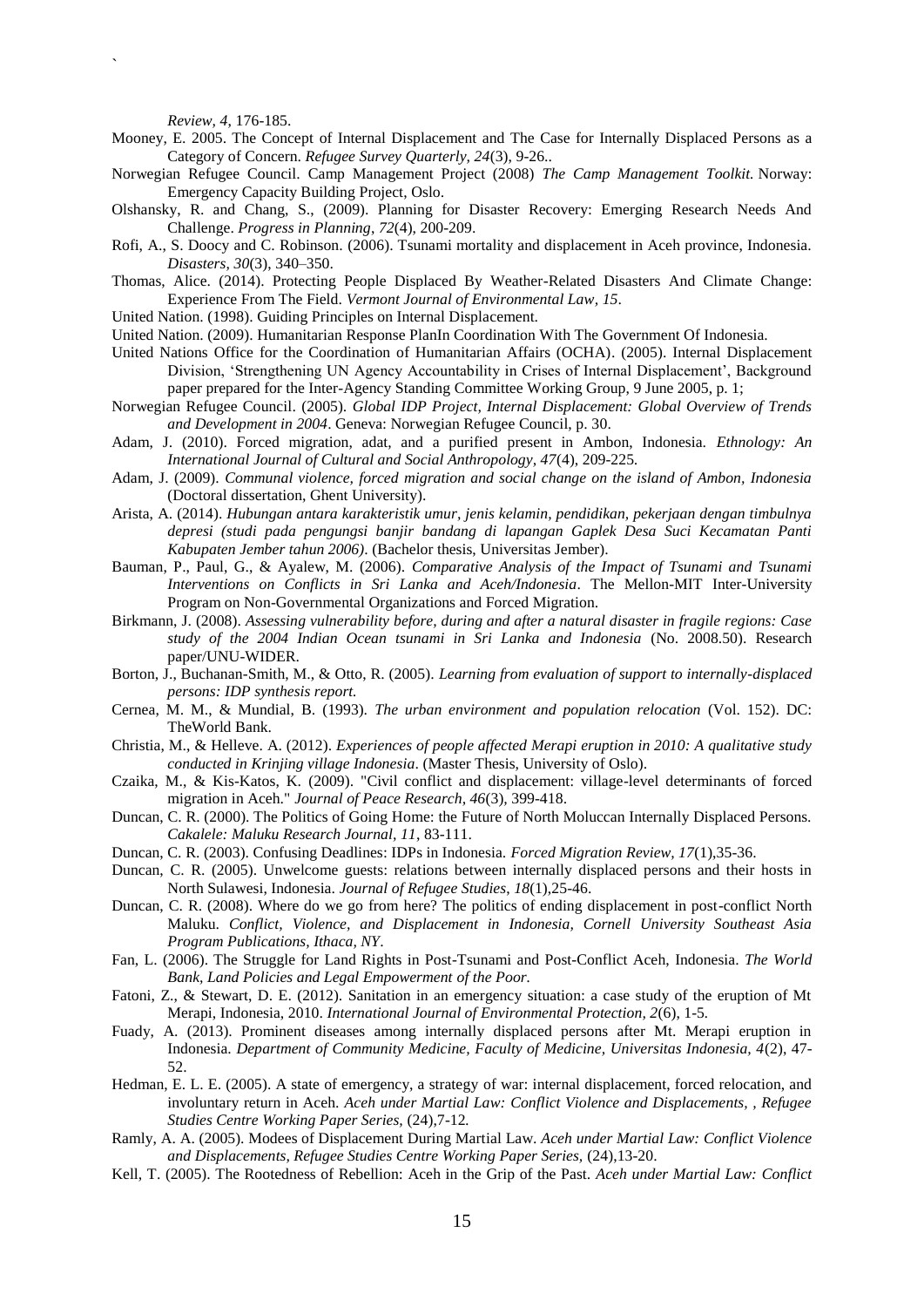*Violence and Displacements, Refugee Studies Centre Working Paper Series, (24),21-28.* 

`

- Schulze, K. E. (2005). Gerakan Aceh Merdeka: Freedom Fighters or Terrorists? *Aceh under Martial Law: Conflict Violence and Displacements, Refugee Studies Centre Working Paper Series,* (24),29-33.
- Aguswandi (2005). Breaking the Deadlock: Civil Society Engagement for Conflict Resolution. *Aceh under Martial Law: Conflict Violence and Displacements, Refugee Studies Centre Working Paper Series,*  (24)*,* 45-52.
- Hedman, E. L. E. (2007). Papua: the last frontier for democratization, demilitarization and decentralization in Indonesia. *Dynamics of conflict and displacement in Papua Indonesia, Refugee Studies Centre Working Paper Series,* (42),6-15.
- Bertrand, J. (2007).Papuan and Indonesian Nationalisms: Can They Be Reconciled? *Dynamics of conflict and*  displacement in Papua Indonesia, Refugee Studies Centre Working Paper Series, (42),16-31.
- Chauvell, R. (2007). Refuge, Displacement and Dispossession: Responses to Indonesian Rule and Conflict in Papua. *Dynamics of conflict and displacement in Papua Indonesia, Refugee Studies Centre Working Paper Series,* (42),32-51.
- Kirsch, S. (2007). Representations of Violence, Conflict, and Displacement in West Papua. *Dynamics of conflict and displacement in Papua Indonesia, Refugee Studies Centre Working Paper Series,* (42),52-68.
- Liong, L. S. (2007). West Papua: The Flawed Integration into Indonesia. *Dynamics of conflict and displacement in Papua Indonesia, Refugee Studies Centre Working Paper Series,* (42)*,* 69-72.
- Harris Rimmer, S. G. (2009). Reconceiving refugees and internally displaced persons as transitional justice actors. *ANU College of Law Research Paper*, (09-17).
- Lavell, C. & Ginnetti, J. (2014). *The Risk of Disaster-Induced Displacement in Southeast Asia and China.*  Geneva: Norwegian Refugee Council.
- Lee, V. J., Low, E., Ng, Y. Y., & Teo, C. (2005). Disaster relief and initial response to the earthquake and tsunami in Meulaboh, Indonesia.*Annals-Academy of Medicine Singapore*, *34*(9), 586.
- Mazzeo, J., Fox, K. (2001). *Displacement and Relocation of Households in Indonesia*. Jakarta: World Food Program.
- McGibbon, R. (2004). *Plural society in peril: migration, economic change, and the Papua conflict.* DC: East-West Center
- Nurjannatin, A., Aryo, A. F., Zainuri, C., & Amelia, P. (2013). Analysis of the Train Station Vendors Eviction Related To University Students' Social Movement: A Case of Universitas Indonesia's Students Social Movement to The Train Station Vendors Eviction in Universitas Indonesia Station and Pondok Cina Station. *Academic Journal of Interdisciplinary Studies*, *2*(9), 752-756.
- Peraturan Pemerintah No. 21 Tahun 2008 Tentang Penyelenggaraan Penanggulangan Bencana
- Peraturan Pemerintah No. 22 Tahun 2008 Tentang Pendanaan dan Pengelolaan Bantuan Bencana
- Peraturan Pemerintah No. 23 Tahun 2008 Tentang Peran Serta Lembaga Internasional dan Lembaga Asing Non Pemerintah Dalam Penanggulangan Bencana
- Peraturan Presiden No. 08 Tahun 2008 Tentang Badan Nasional Penanggulangan Bencana
- Peraturan Kepala BNPB No. 10 Tahun 2008 Tentang Pedoman Komando Tanggap Darurat Bencana
- Peraturan Kepala BNPB No 7 Tahun 2008 Tentang Pedoman Tata Cara Pemberian Bantuan Pemenuhan Kebutuhan DasarPribadi, K. S., Kusumastuti, D., Sagala, S. A., & Wimbardana, R. (2014). Post-Disaster Housing Reconstruction in Indonesia: Review and Lessons from Aceh, Yogyakarta, West Java and West Sumatera Earthquakes. *In Disaster Recovery*, 197-223.
- Reerink, G., & van Gelder, J. L. (2010). Land titling, perceived tenure security, and housing consolidation in the kampongs of Bandung, Indonesia. *Habitat International*, *34*(1), 78-85.
- Rofi, A., Doocy, S., & Robinson, C. (2006). Tsunami mortality and displacement in Aceh province, Indonesia. *Disasters*, *30*(3), 340-350.
- Samuels, A. (2012). Moving from Great Love: Gendered Mobilities in a Post-Tsunami Relocation Neighborhood in Aceh, Indonesia. *International Journal of Urban and Regional Research*, *36*(4), 742- 756.
- Schiller, J., Lucas, A., & Sulistiyanto, P. (2008). Learning from the East Java mudflow: disaster politics in Indonesia. *Indonesia, 85*, 51-77.
- Sagala, S. (2014, November 22). Lessons Learned in Relocation of Mt. Sinabung Survivors. Retrieved from http://www.thejakartapost.com/news/2014/11/22/lessons-learned-relocation-mount-sinabungsurvivors.html
- Sagala, S., Yamin, D., Pratama, A. A., & Rianawati, E. (2014). *Social Protection Roles in Reducing Risk and Building Resilience to Communities in Indonesia.* Working Paper Series 11, Resilience Development Initiative.
- Sagala, S., Situngkir, F., & Wimbardana, R. (2013). Interaksi Aktor dalam Rekonstruksi Rumah Pasca Bencana Gempa Bumi. *MIMBAR (Jurnal Sosial dan Pembangunan), 29*(2), 217-226.
- Sidel, J., & SOAS, L. (2008). *Indonesia: internal and external displacement, November 2001-August 2002*.